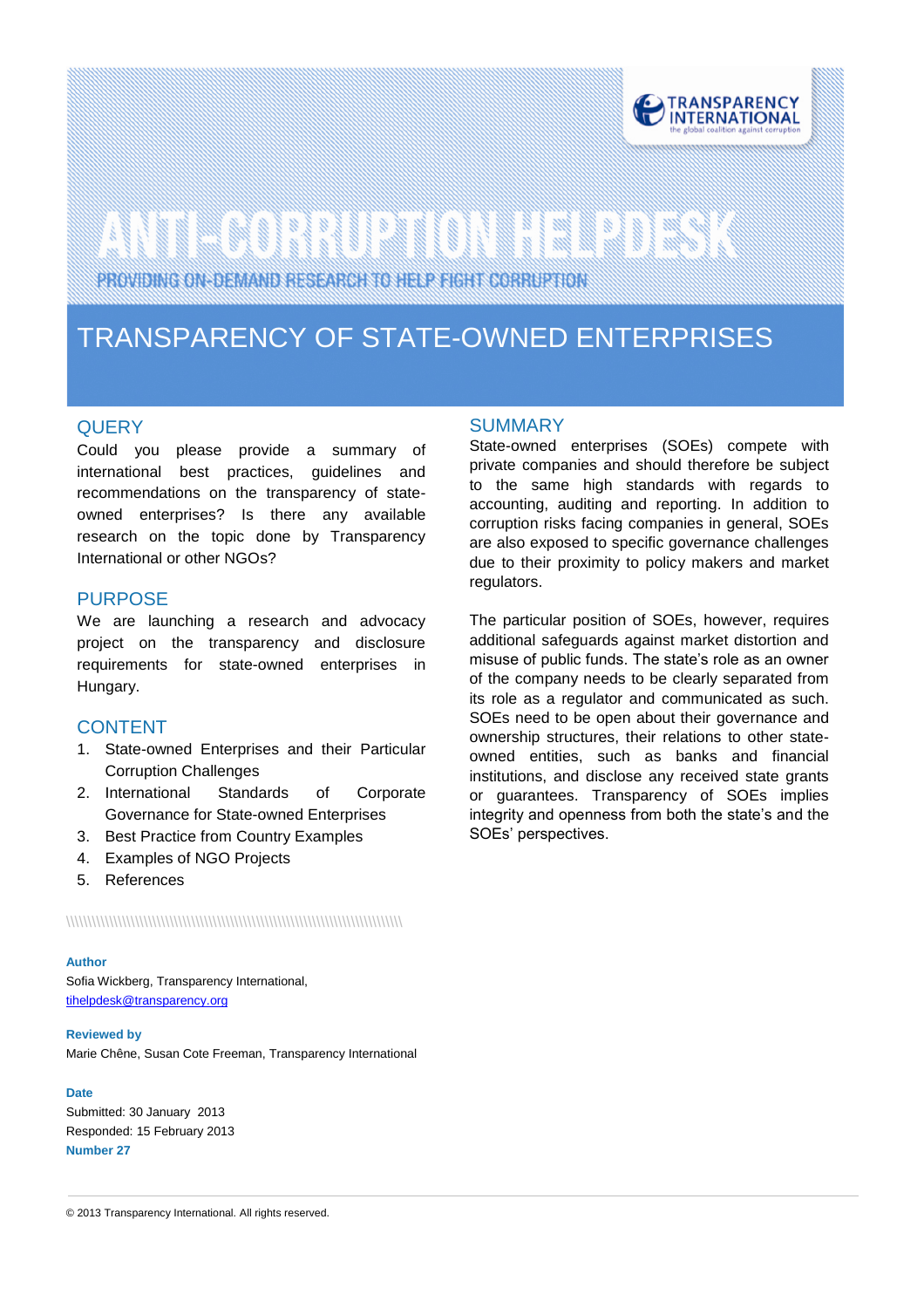#### 1 STATE-OWNED ENTERPRISES AND THEIR PARTICULAR CORRUPTION CHALLENGES

#### **What is a State-owned Enterprise?**

State-owned enterprises (SOEs) are legal entities, often created by the state, that operate in commercial activities. There are many forms of SOEs and no standard definition. An SOE can be wholly or partially owned by the state; the OECD refers to an SOE when the state has "significant control, through full, majority or significant minority ownership".

SOEs can operate in competitive or non-competitive sectors of the economy, be listed or not, and may or may not pursue a public policy objective. According to the OECD, the rationale for state ownership of companies typically combines social, strategic and economic interests, such as industrial policies, supply of public goods or regional development.

SOEs represent a significant part of GDP in many countries. They often play a role in utilities or infrastructure industries, for instance in transport, telecommunication or energy (OECD 2005). SOEs have a significant economic and social impact in many regions. If well managed, these companies can promote an effective use of the state's resources and be a major asset for its development (Revenue Watch 2012).

#### **What Particular Corruption Risks are State-owned Enterprises Exposed to?**

There are several governance challenges specific to SOEs, which is grounded in the intrinsic closeness between the government, or policy makers, and the company. It is important that adequate safeguards are in place to avoid market distortion, unfair competition and conflicts of interest. The close relationship between the state and SOEs can also influence the transparency of public financial flows. SOEs have a particular status compared to private companies since they are protected from some of the major risks that shape decision-making in the private sector, such as bankruptcy and takeover.

The OECD identifies political interference in the affairs of the SOE as a major governance risk. The organisation also points to the complexity of the accountability chain as a fertile ground for corruption in SOEs. The proximity of SOEs to other state organs or state-owned entities such as banks or financial institutions – who can be clients or suppliers of the SOEs – creates a potential risk for favouritism and unfair procurement.

SOEs, in many countries, play a significant role in the extractive industries and control very important revenue flows. In best-case scenarios, these revenues are re-invested in the state and contribute to development. However, the opacity of management of many SOEs in many countries has had negative consequences on the governance of natural resources and the country's development – what is known as the "resource curse" (EITI 2012).

#### 2 INTERNATIONAL STANDARDS OF CORPORATE GOVERNANCE FOR STATE-OWNED ENTERPRISES

#### **Standards of Corporate Governance Should Apply to SOEs**

SOEs that are listed on the stock exchange may be more accountable and transparent due to listing requirements, pressure from investors and competition with other businesses. Indeed, companies listed on the stock exchange show higher levels of transparency than their peers (Transparency International 2008). However, irrespective of whether they are listed or not, all SEOs should be accountable to their stakeholders and minority shareholders and comply with similar corporate governance standards as that of private companies.

The OECD gathered standards and good practices of corporate governance in its report *Principles of Corporate Governance*, which was published in 2004 and endorsed by OECD ministers. With regards to transparency requirements, the report promotes the mandatory or voluntary disclosure (depending on the national legislation) of:

- The company's financial and operating results through audited financial statements, including the balance sheet, the profit and loss statement, the cash flow statement and notes to the financial statements.
- Company objectives, regarding its commercial activities as well as environmental and social policies.
- The ownership structure of the company and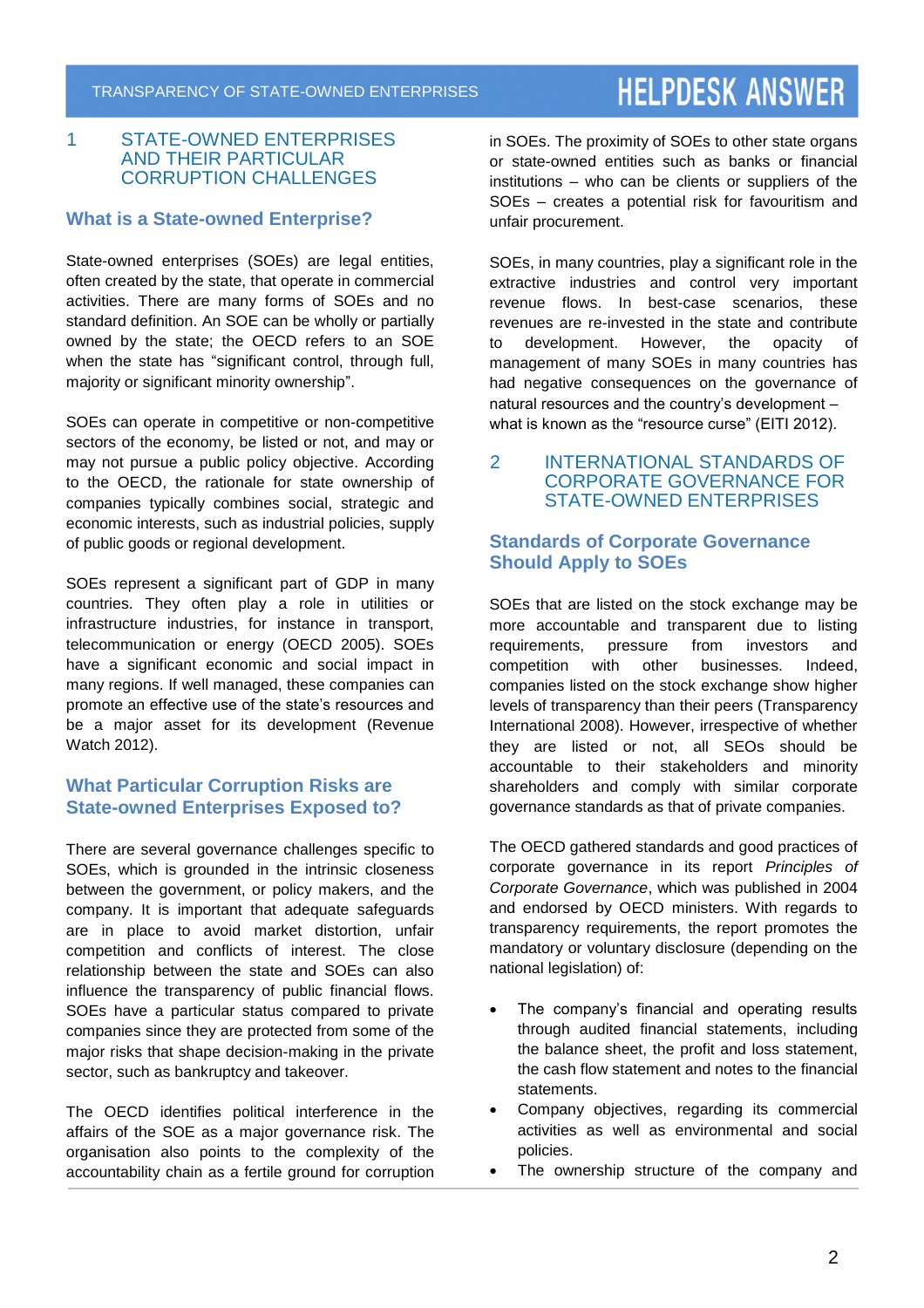voting rights, extended to the group of companies, if relevant.

- The remuneration policy for the executive management and the board, as well as information about the selection, qualification and independence of board members.
- Related party transactions involving major shareholders (and their family and close relations), including the nature of the relationship and the nature and amount of the transaction.
- Foreseeable risk factors.
- The company's governance structure and policies.

Similarly, SEOs should be subject to internationally accepted accounting standards and introduce independent auditing of their accounts in order to abide by the same standards as listed companies, as well as to facilitate performance monitoring and comparability (Transparency International 2011). The company information should be disclosed in a timely manner and a number of countries have adopted provisions for continuous disclosure, as promoted by the International Organization of Securities Commissions (IOSCO) *Principles for Ongoing Disclosure and Material Development Reporting by Listed Entities* (OECD 2004).

It is becoming increasingly demanded that companies conform to Corporate Social Responsibility requirements and disclose information about their sustainability, in a similar way to financial reporting. The Global Reporting Initiative (GRI) provides a comprehensive Sustainability Reporting Framework to help companies share data about their economic, social, environmental and governance performance, which also allows for comparison between companies. A number of countries have adopted regulations requiring SOEs to report on sustainability in accordance with GRI guidelines.

#### *Managing the Risk of Bribery and Corruption*

SOEs are exposed to the risks of bribery and corruption and like any non-state-owned enterprises they should strive to develop a corporate culture of integrity where bribery and corruption are not tolerated. To achieve this, SOEs must regularly evaluate their exposure to bribery and corruption and put in place anti-bribery policies and systems that will effectively address this risk. There are numerous models for comprehensive anti-bribery policies

including the *Business Principles for Countering Bribery* developed by Transparency International and a multi-stakeholder steering committee. Other similar tools such as the *Partnering Against Corruption - Principles for Countering Bribery* or the International Chamber of Commerce's *Rules for Combating Bribery* can be of help.

#### **Specific Guidelines for State-owned Enterprises**

The state, as the main shareholder of SOEs, must ensure that an adequate framework is established for SOEs in the country to disclose the necessary information for the state to play its role as an owner, for parliament to be able to monitor the performance of SOEs, and for the media and the public to have a clear view of SOEs and their activities (OECD 2010). In 2005, the OECD published a comprehensive set of guidelines on corporate governance of SOEs, to complement the organisation's *Principles of Corporate Governance*. These guidelines go slightly beyond disclosure requirements and put forward the following specific recommendations:

#### *Ensuring an Effective Legal and Regulatory Framework for SOEs*

The defining characteristic of SOEs is the prominent role played by the state in the management and strategic orientation of the company. An essential requirement to ensure corporate governance in SOEs is the establishment of a clear separation between the state's role as market regulator and owner of the company to create a level playing field for SOEs and private companies and to avoid market distortion. Likewise, the ownership functions should be separated from the responsibility for industrial policy. General procurement rules and their transparency requirements should be applied to SOEs when working with government entities, in particular to avoid conflicts of interest.

SOEs are sometimes expected to carry out public service responsibilities and they receive adequate compensation from the state budget for these activities. These activities should be clearly mandated by laws or regulations to ensure that the market and general public are informed of these obligations and their financial compensation.

The state often grants SOEs guarantees with regards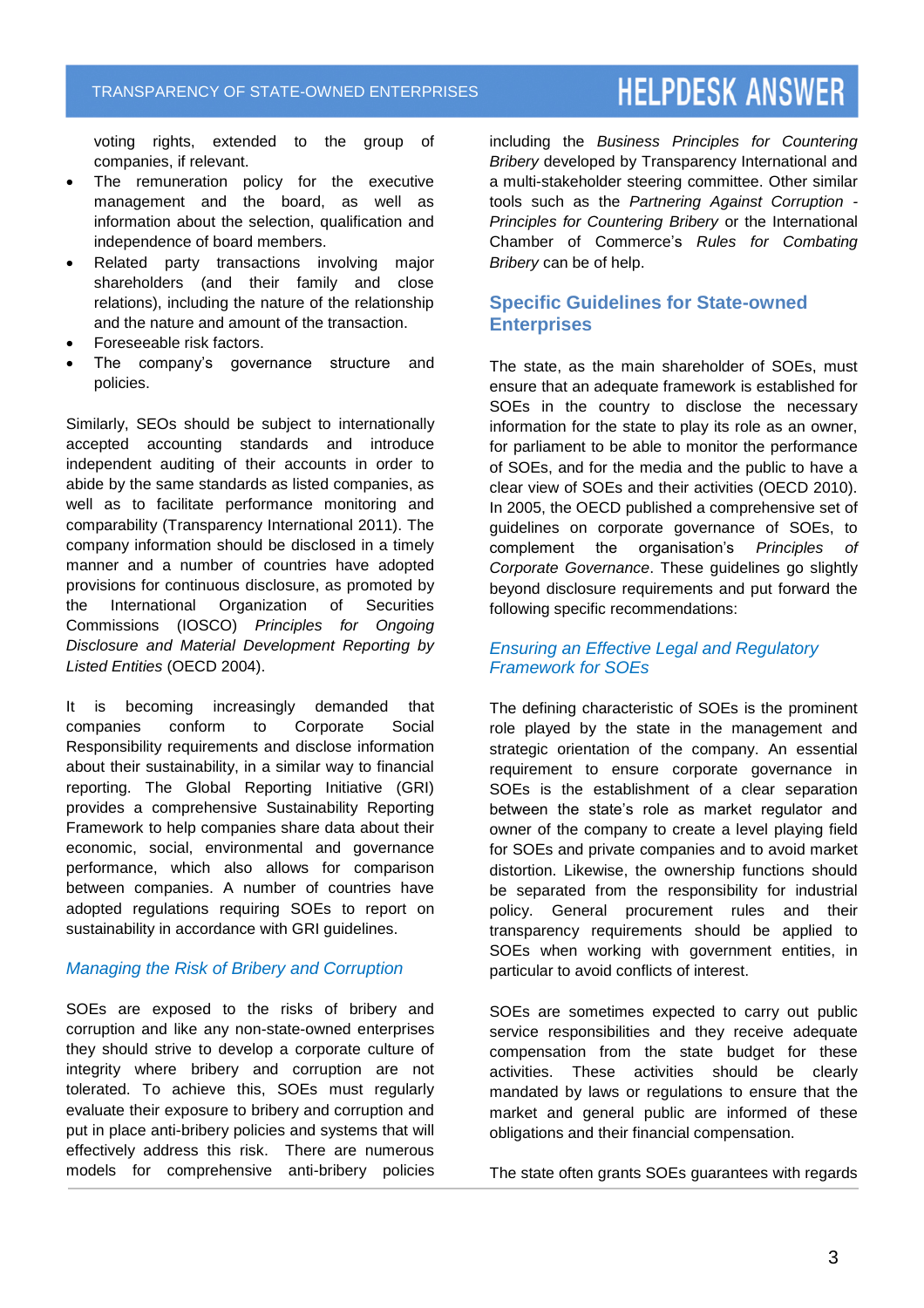to the access to finance and debts, which can lead to wasted resources and market distortion. Such practices of state guarantees should be disclosed to avoid abuse.

#### *The State Acting as an Owner*

The governance structure of SOEs is often complex and the role of ownership of the state needs to be clarified through a clear and consistent ownership policy that sets out the state's objectives and its role in the corporate governance of the SOEs, which should be made publicly accessible. In order to increase public confidence, the governance structure of SOEs should be disclosed and explained. The state ownership should be distinctly identified within the administration, preferably through the creation of a co-ordinating or ownership entity that will be held accountable to representative bodies.

The state should not take part in everyday management but, as the main owner, should build a transparent board-nomination process. Board members should act independently in the interest of the company, and should not act as representatives of different constituencies or take part in regulatory decisions concerning the SOE. The responsibilities of SOE boards should be identified in relevant laws, regulations and in the government ownership policy, to ensure that the board has the necessary authority to carry out its functions and can be held accountable. All potential conflicts of interest concerning board members should be disclosed together with the chosen management decision.

#### *Relations with Stakeholders*

SOEs, much like listed companies, are increasingly required to disclose their relations with stakeholders, such as concerning environmental and social responsibility policies. SOEs should disclose the public policy objectives and general service obligations they are pursuing, as well as the costs involved.

#### *Transparency and Disclosure*

SOEs should abide by high standards of transparency, many of which are in accordance to principles of corporate governance applying to private companies.

The government's ownership entity should establish

consistent and aggregate reporting on SOEs and produce an annual aggregate report, as a key transparency tool directed to parliament as well as the media and general public. It should provide information on the financial performance, main financial indicators and value of SOEs, as well as the general statement of the state's ownership policy and its implementation, including information on how the ownership function is organised. This report should also contain individual reporting on the most important SOEs. The OECD suggests that ownership entities develop a website to centralise the information made available to the public on the country's SOEs.

Large SOEs should have an internal audit structure in place to ensure robust disclosure processes and internal control, with internal auditors reporting to the board. Internal audit reports should be included in the financial statements. These companies should also be subject to an annual external audit by auditors that are independent from the management and shareholders.

On top of general disclosure requirements (as described in the previous section), SOEs should pay particular attention to their openness about company objectives and their fulfilment, as well as their public policy objectives, if any. Any state grant and/or guarantee should be disclosed to give a complete picture of the financial situation of the SOE. They should also disclose their respective ownership and voting structure, clarifying who holds legal ownership of the state's shares and who exercises the state's ownership rights. SOEs ought to report on risk factors and related measures. SOEs operating in the extractive industries should disclose their reserves and public-private partnerships should be clearly identified. Lastly, SOEs should disclose any transaction with related entities, such as other SOEs, to avoid potential abuses.

Transparency International also provides recommendations and guidance to companies in relation to their corporate reporting, most of which can equally apply to SOEs:

 Companies should disclose detailed information about their anti-corruption programmes. Global Compact's *Anti-corruption Reporting Guidance* provides a matrix for anti-corruption reporting, ranging from zero-tolerance statements and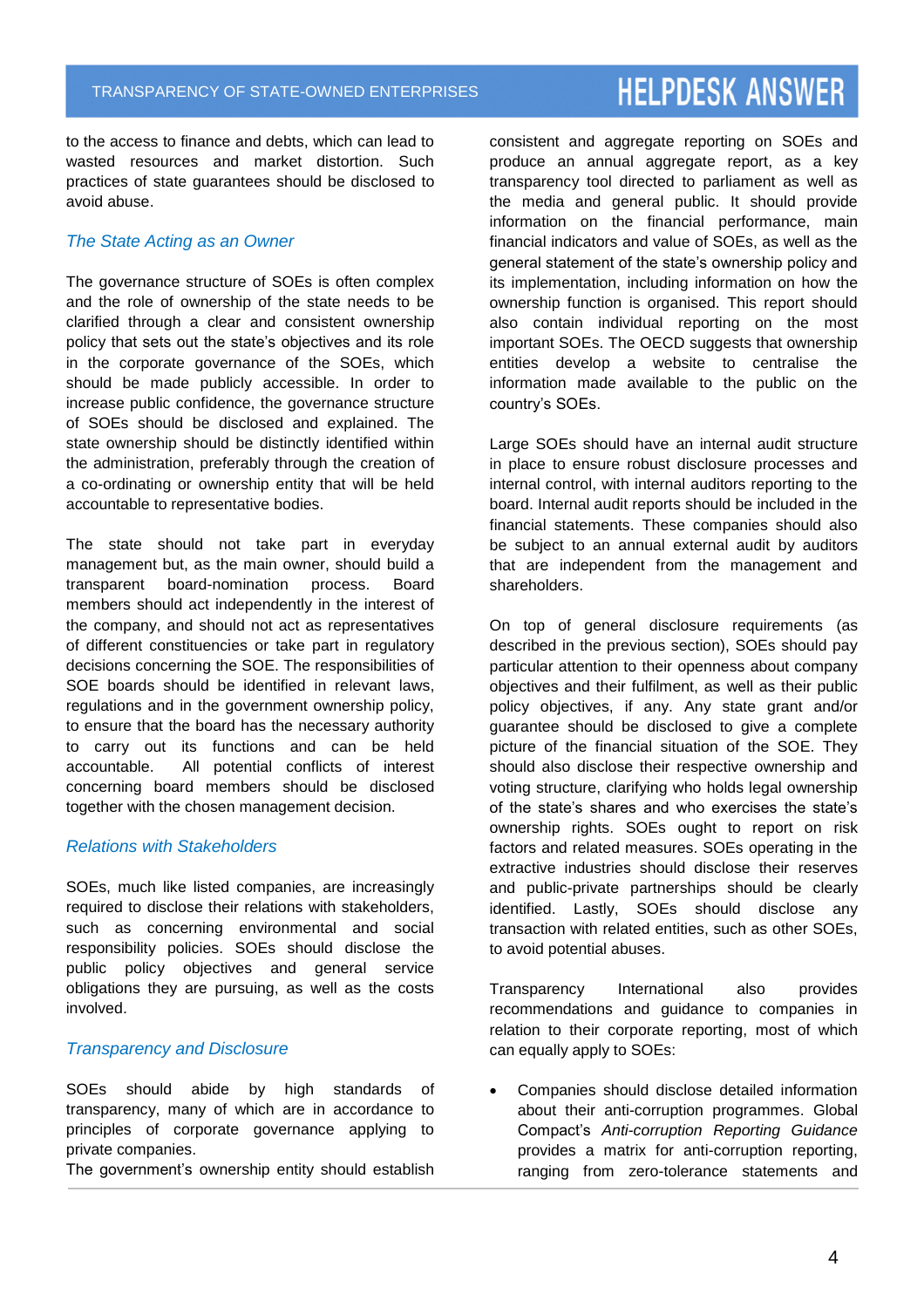whistleblowing mechanisms to staff training and publicity of corruption cases.

- Companies should publish complete lists of their affiliates, subsidiaries, joint ventures and other related entities.
- Companies should publish individual financial accounts for each country where they operate.
- Companies should have a corporate website that centralises all disclosed information and is available in at least one international language.

#### **Guidelines for State-owned Enterprises Operating in the Extractive Industry**

The Extractive Industries Transparency Initiative (EITI) and Revenue Watch offer specific guidelines for SOEs and states with SOEs operating in extractive industries. They promote:

- The reconciliation of all material revenues received by the SOE, following the standard EITI reporting form, where the companies disclose their payments and the SOEs disclose the receipts of payment. These reports should include bonuses, royalties, area fees/surface rentals, dividend payments, and petroleum and minerals received by the SOE in the frame of production sharing agreements, among others.
- The reconciliation of material transfers made by the SOE to the national treasury, including transfers of revenues resulting from the sale of state shares, transfers of other revenues, income taxes and dividend payments.

These NGOs also push for the disclosure of production volumes and reserves by licenses, as well as equity holdings and the sale or purchase of shares.

#### 3 BEST PRACTICE FROM COUNTRY EXAMPLES

According to the OECD, significant changes can be noticed with regards to corporate governance of SOEs since member states endorsed the guidelines in 2005. In particular, progress has been made in the areas of transparency, disclosure and separation of the state's roles, as reflected by the various country examples below.

#### **Best Practices in Transparency and Disclosure for State-owned Enterprises**

#### *Korea*

In 2005, the Korean government launched a website to facilitate the public's information in real time about public entities in Korea. To comply with the new regulation, Korean SOEs should disclose both financial and non-financial data following 27 standardised categories. New categories are planned to be added, in relation to subsidiaries.

#### *Portugal*

According to the OECD, Portugal has been one of the most active countries with regards to the implementation of SOE good governance legislations and guidelines. The government issued the *Principles of Good Governance for Companies Belonging to the State-owned Corporate Sector* in 2008, requiring SOEs to establish a clear governance structure, separating executive and supervisory roles. Portuguese SOEs are subject to the same standards as companies listed on the stock market; they should submit their annual accounts to independent external auditors and adopt a code of ethics that should be made available to employees, suppliers, customers and the general public.

#### *Sweden*

In 2007, the Swedish government adopted new guidelines regarding SOEs reporting requirements, making the reporting requirements as thorough as for listed companies. These requirements include the publication of the annual report, interim reports, the corporate governance report, the statement on internal control and the sustainability report. The government gives the SOEs' boards the responsibility to submit a sustainability report in line with the Global Reporting Initiative (GRI). All these documents should be available on SOEs' corporate websites from 2008 on. The guidelines follow the principle of "comply or explain" and SOEs should justify any deviation in the annual report.

#### *Turkey*

Since 2009, the Turkish Under-secretariat of Treasury has been empowered to collect and publish information about the country's SOEs, including the companies owned by local governments. The treasury has published aggregate reports on public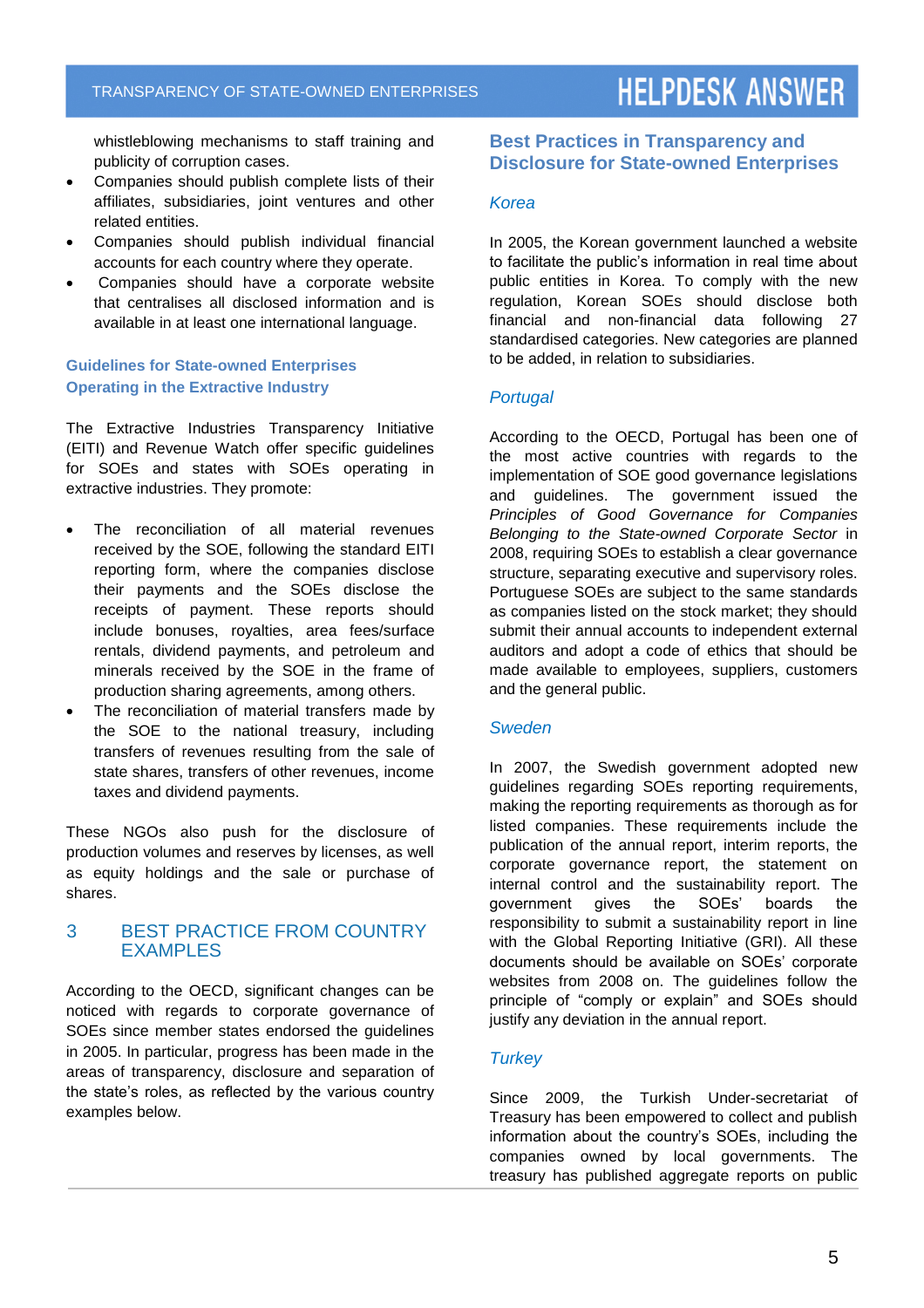enterprises since 2007, extending the scope of the report to additional companies every year.

#### **Best Practices in the Separation of the State's Roles**

Beyond the transparency requirements that apply to all companies, SOEs need to make their relation to the state very clear in order to avoid risks of market distortion and conflicts of interest. The task of clarifying the separation between the state's ownership and regulatory role falls on the state and not on the company. It is, however, an important facet of SOE transparency.

#### *Finland*

To mark a clear separation between the state's role as owner and regulator, the Finnish state adopted the *State Shareholdings and Ownership Steering Act* in 2007. This law created the Ownership Steering Department, centralising the ownership functions of the state. This department is responsible for the implementation of the *Resolution on State Ownership Policy* of 2007, providing a harmonised approach of the state's role as the owner for all SOEs and a unique decision-making line, independent from other regulatory organs.

In 2011, the Finnish government adopted a resolution requiring non-listed SOEs to report their sustainability performance in order to allow for greater comparison between companies. Finnish SOEs also need to ensure that their subcontractors obey the principles of responsibility as well. The resolution provides SOEs with a corporate responsibility reporting model based on GRI's *G3* and *G3.1 Sustainability Reporting Guidelines.*

#### *New Zealand*

New Zealand's government adopted a centralised state ownership model in 2009, putting the ownership functions in the hands of the Crown Ownership Management Unit, which is an integral part of the Treasury. This model concentrates the monitoring, appointment and governance roles of the state in a unique independent entity.

More best practices and country examples are available here: OECD, *[Corporate Governance of State-Owned](https://bvc.cgu.gov.br/bitstream/123456789/3686/1/corporate_governance_state_owned.pdf)*

*[Enterprises change and reform in OECD countries](https://bvc.cgu.gov.br/bitstream/123456789/3686/1/corporate_governance_state_owned.pdf)  [since 2005](https://bvc.cgu.gov.br/bitstream/123456789/3686/1/corporate_governance_state_owned.pdf)* (2010)

#### 4 EXAMPLES OF NGO PROJECTS

The following overview of NGOs' research and advocacy projects is not meant as a comprehensive list of civil society activities and initiatives, but provides a few examples of the work of some of Transparency International's chapters and other organisations in this area.

#### **Transparency International**

#### *Transparency International India and Integrity Pacts*

Forty-four Indian SOEs have signed integrity pacts with Transparency International India to increase the level of transparency in public contracting. Some of India's major oil and gas corporations are participating in the project. In 2012, TI India issued its first assessment report on the implementation of these integrity pacts in participating companies.

#### [Report](http://transparencyindia.org/resource/survey_study/Assessment%20of%20Integrity%20Pact%20in%20IP%20compliant%20PSUs.pdf)

#### [Blog](http://blog.transparency.org/2012/02/13/indias-state-companies-open-up/) post

#### *Transparency International Russia's Monitoring of Procurement to SOEs*

As of recently, Russian SOEs need to publish rules for purchasing and service contracts, as well as report all public contracts exceeding €2,500. Since 2009, Transparency International Russia has been involved in monitoring buying patterns and procurement in Russian SOEs, starting with Rosatom, followed by Olympstrov, Rotechnolgii, Vnesheconombank and other SOEs.

#### [Blog](http://blog.transparency.org/2012/03/27/transparency-international-russia-follows-the-money-in-the-e100-billion-state-procurement-sector/) post

#### *Transparency International Slovakia's Ranking of Slovak State-owned Companies*

In 2012, Transparency International Slovakia produced a transparency ranking of the state and municipality-owned companies in Slovakia. The data was collected on companies' websites as well as through freedom of information requests and journalists answers to a questionnaire. The survey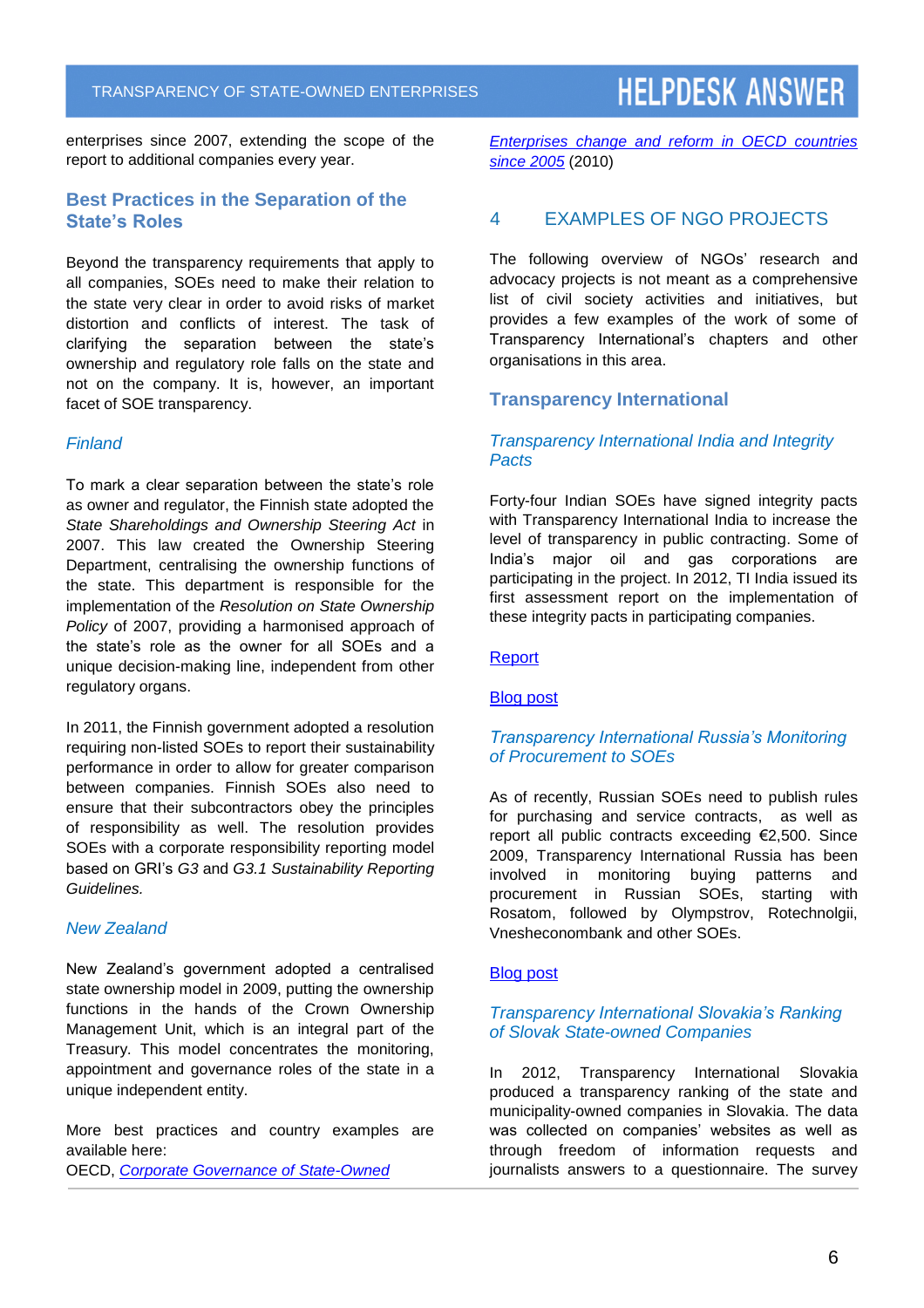measures information availability, as well the presence of anti-corruption measures in six policy areas: economic indicators; communication and access to information policy; public procurement policy; human resources policy; ethics; grants and charity policy.

#### **[Survey and ranking](http://firmy.transparency.sk/en/sets/firms2012/category-rank)**

[Blog](http://blog.transparency.org/2012/09/11/making-slovak-state-companies-more-transparent/) post

#### **Other Civil Society Organisations**

#### *Revenue Watch Institute (RWI)*

The Revenue Watch Institute is a non-profit policy organisation that promotes the effective, transparent and accountable management of oil, gas and mineral resources for the public good. RWI produces an index of government disclosure in the management of hydrocarbons, measuring among other things the availability of information regarding the governance structures of SOEs and the reporting practices related to their activities. It has also undertaken research on selling patterns and transparency of SOEs operating in the hydrocarbons sector.

[Revenue Watch Index 2010](http://www.revenuewatch.org/rwindex2010/pdf/RevenueWatchIndex_2010.pdf)

[Policy briefs](http://www.revenuewatch.org/publications/selling-citizens-oil)

#### *Extractive Industries Transparency Initiative (EITI)*

EITI is a coalition of governments, companies, civil society organisations, investors, journalists and international organisations, promoting transparency in the extractive industries sector. EITI regularly works on transparency in SOEs, and published a [paper on disclosures by SOEs,](http://eiti.org/files/SWG/RWI_SWG_Paper_State_owned_enterprises_April_2012.pdf) in collaboration with RWI:

#### *Global Reporting Initiative (GRI)*

The Global Reporting Initiative is a non-profit organisation that promotes economic, environmental and social sustainability, and provides companies with a comprehensive sustainability reporting framework. GRI presents a [few examples](https://www.globalreporting.org/network/report-or-explain/initiatives-worldwide/state-owned-companies/Pages/default.aspx) of what countries have done to promote transparency and

sustainability in SOEs. 5 REFERENCES

Latin American Development Bank, White paper. 2012. *The Importance of Corporate Governance in State-owned Enterprises.* [http://gc.caf.com/845F08FC-8572-4701-9540-](http://gc.caf.com/845F08FC-8572-4701-9540-DD781E9C5789/FinalDownload/DownloadId-7C76404A7F7A1A7F405BE93A8C4738F7/845F08FC-8572-4701-9540-DD781E9C5789/upload/pubs/White%20Paper%20Corporate%20Governance%20%28english%29.pdf) [DD781E9C5789/FinalDownload/DownloadId-](http://gc.caf.com/845F08FC-8572-4701-9540-DD781E9C5789/FinalDownload/DownloadId-7C76404A7F7A1A7F405BE93A8C4738F7/845F08FC-8572-4701-9540-DD781E9C5789/upload/pubs/White%20Paper%20Corporate%20Governance%20%28english%29.pdf)[7C76404A7F7A1A7F405BE93A8C4738F7/845F08F](http://gc.caf.com/845F08FC-8572-4701-9540-DD781E9C5789/FinalDownload/DownloadId-7C76404A7F7A1A7F405BE93A8C4738F7/845F08FC-8572-4701-9540-DD781E9C5789/upload/pubs/White%20Paper%20Corporate%20Governance%20%28english%29.pdf) [C-8572-4701-9540-](http://gc.caf.com/845F08FC-8572-4701-9540-DD781E9C5789/FinalDownload/DownloadId-7C76404A7F7A1A7F405BE93A8C4738F7/845F08FC-8572-4701-9540-DD781E9C5789/upload/pubs/White%20Paper%20Corporate%20Governance%20%28english%29.pdf) [DD781E9C5789/upload/pubs/White%20Paper%20C](http://gc.caf.com/845F08FC-8572-4701-9540-DD781E9C5789/FinalDownload/DownloadId-7C76404A7F7A1A7F405BE93A8C4738F7/845F08FC-8572-4701-9540-DD781E9C5789/upload/pubs/White%20Paper%20Corporate%20Governance%20%28english%29.pdf) [orporate%20Governance%20%28english%29.pdf](http://gc.caf.com/845F08FC-8572-4701-9540-DD781E9C5789/FinalDownload/DownloadId-7C76404A7F7A1A7F405BE93A8C4738F7/845F08FC-8572-4701-9540-DD781E9C5789/upload/pubs/White%20Paper%20Corporate%20Governance%20%28english%29.pdf)

OECD. 2010. *Accountability and Transparency: A Guide for State Ownership*. [http://browse.oecdbookshop.org/oecd/pdfs/product/2](http://browse.oecdbookshop.org/oecd/pdfs/product/2610011e.pdf) [610011e.pdf](http://browse.oecdbookshop.org/oecd/pdfs/product/2610011e.pdf)

OECD. 2005. *Guidelines on Corporate Reporting of State-owned Enterprises*.

[http://www.oecd.org/daf/corporateaffairs/oecdguidelin](http://www.oecd.org/daf/corporateaffairs/oecdguidelinesoncorporategovernanceofstate-ownedenterprises.htm) [esoncorporategovernanceofstate](http://www.oecd.org/daf/corporateaffairs/oecdguidelinesoncorporategovernanceofstate-ownedenterprises.htm)[ownedenterprises.htm](http://www.oecd.org/daf/corporateaffairs/oecdguidelinesoncorporategovernanceofstate-ownedenterprises.htm)

OECD. 2004. *Principles of Corporate Governance.* (2004),

[http://www.oecd.org/daf/corporateaffairs/oecdprincipl](http://www.oecd.org/daf/corporateaffairs/oecdprinciplesofcorporategovernance.htm) [esofcorporategovernance.htm](http://www.oecd.org/daf/corporateaffairs/oecdprinciplesofcorporategovernance.htm)

Transparency International. 2008. *Promoting Revenue Transparency*. [http://archive.transparency.org/policy\\_research/surve](http://archive.transparency.org/policy_research/surveys_indices/promoting_revenue_transparency)

[ys\\_indices/promoting\\_revenue\\_transparency](http://archive.transparency.org/policy_research/surveys_indices/promoting_revenue_transparency)

Transparency International. 2011. *Promoting Revenue Transparency.*

[http://www.transparency.org/whatwedo/pub/promotin](http://www.transparency.org/whatwedo/pub/promoting_revenue_transparency_2011_report_on_oil_and_gas_companies) [g\\_revenue\\_transparency\\_2011\\_report\\_on\\_oil\\_and\\_g](http://www.transparency.org/whatwedo/pub/promoting_revenue_transparency_2011_report_on_oil_and_gas_companies) as companies

Transparency International. 2012. *Transparency in Corporate Reporting*.

[http://www.transparency.org/whatwedo/pub/transpare](http://www.transparency.org/whatwedo/pub/transparency_in_corporate_reporting_assessing_the_worlds_largest_companies) [ncy\\_in\\_corporate\\_reporting\\_assessing\\_the\\_worlds\\_l](http://www.transparency.org/whatwedo/pub/transparency_in_corporate_reporting_assessing_the_worlds_largest_companies) [argest\\_companies](http://www.transparency.org/whatwedo/pub/transparency_in_corporate_reporting_assessing_the_worlds_largest_companies)

UNGC. 2009. *Reporting Guidance on the 10th Principle.*

[http://www.unglobalcompact.org/docs/issues\\_doc/Ant](http://www.unglobalcompact.org/docs/issues_doc/Anti-Corruption/UNGC_AntiCorruptionReporting.pdf) [i-Corruption/UNGC\\_AntiCorruptionReporting.pdf](http://www.unglobalcompact.org/docs/issues_doc/Anti-Corruption/UNGC_AntiCorruptionReporting.pdf)